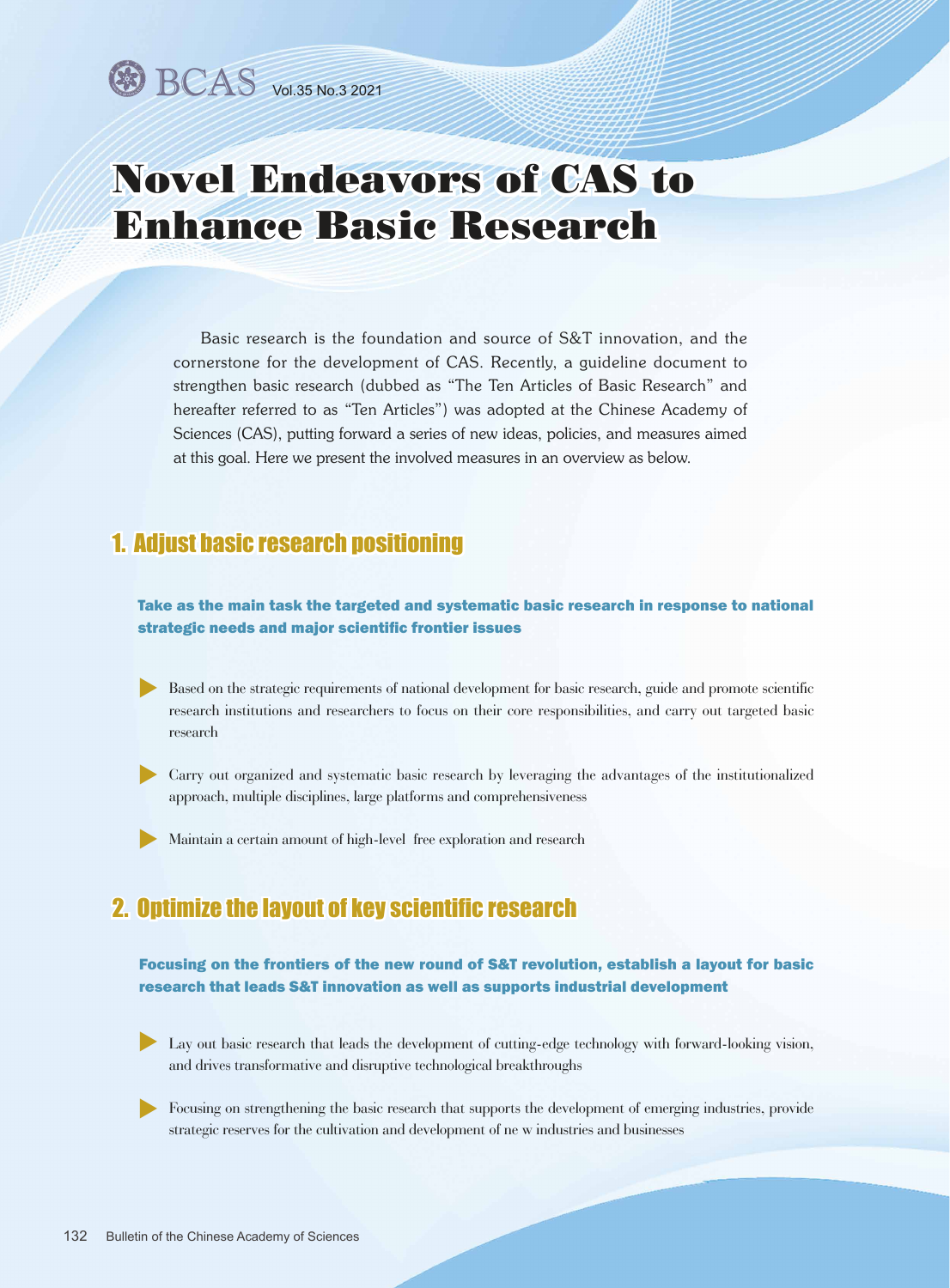- Develop basic science system and emerging interdisciplinary studies u
	- Overcome a number of challenges in science of the world, and cultivate disciplines for the future l
	- Strengthen the leading role of basic disciplines such as mathematics, theoretical physics, and theoretical l chemistry in the development of applied disciplines and breakthroughs in core technologies

### 3. Deepen the reform of scientific research institutions

#### Accelerate the building of world-class scientific research institutions and establish a basic research hub with international influence

- With the restructuring of the state key laboratory system, reshape the national force of basic research, forming a new type of research organizations that can both "operate independently and work together to achieve breakthrough with concerted efforts"  $\blacktriangleright$
- Build a group of basic research centers in fields such as mathematics, physics and chemistry to establish world-class science centers in related fields  $\blacktriangleright$
- Expand the autonomy of scientific research institutions, strengthen the integrated configuration of talents, platforms, and projects, and build an institutional governance system with accurate positioning, consistent powers and responsibilities, scientific management, as well as vibrancy  $\blacktriangleright$

# 4. Innovate research topic selection mechanism

Strengthen demand- and problem-oriented approaches, and realize the transition from "what is being done now" and "what is intended" to "what should be done"

Focusing on the most urgent scientific and technological issues in the national strategic needs and open questions on the world's scientific frontier, identify scientific issues and the main directions, strengthen overall coordination, and avoid repeated and distracting efforts  $\blacktriangleright$ 

Establish two types of topic selection mechanisms by combining top-down and bottom-up approaches  $\blacktriangleright$ 

- Working with key industry sectors and major enterprises and crystallize basic science issues based on the l major needs derived from national strategy and the State's economic and social development
- Crystallize cutting-edge scientific issues from the development of science by giving full play to the role of scientists  $\bullet$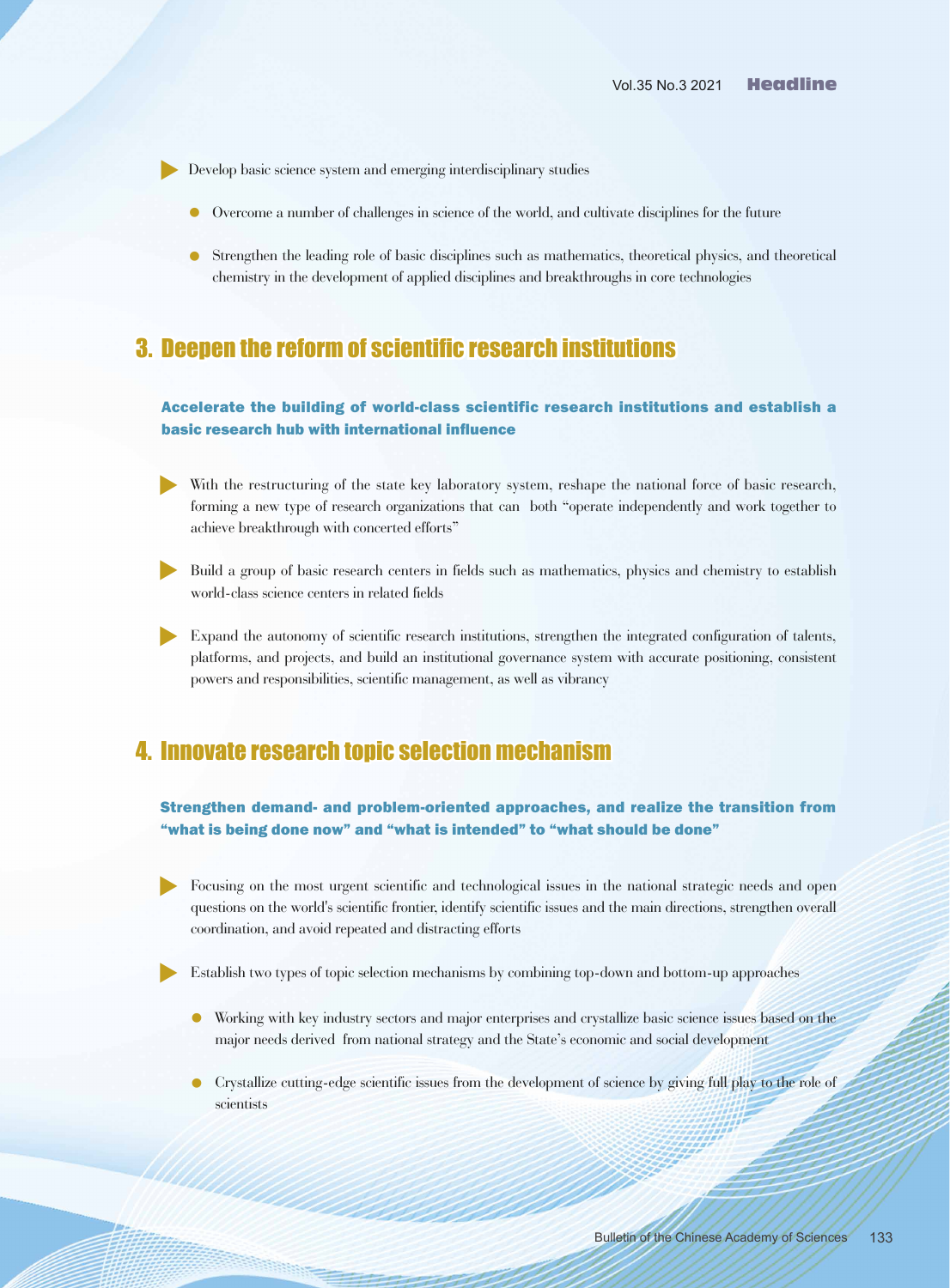$\blacktriangleright$ 

Encourage scientific researchers to independently raise scientific issues and ideas, and increase support for non-consensus and disruptive projects

Regularly publish the list of important topics, dynamically adjust and update it, encourage people to take science challenges, and continue to research on key issues

### 5. Reform scientific research organization

Reform basic research organization models and management approaches so as to tap into the potential of innovation and improve innovation efficiency

Reform the organization model  $\blacktriangleright$ 

- Coordinate the major S&T tasks at the national and CAS levels , and address major challenges with the l concerted efforts of core teams and vantage clusters
- Build open, mobile, tolerant, flexible and scalable scientific research teams in different categories based l on the laws and characteristics of different types of basic research activities
- Support the establishment of clusters of research teams and laboratories on key areas and major scientific l issues

Expand scientific research autonomy  $\blacktriangleright$ 

- On the premise of being in line with their positioning, enhance the autonomy of scientific research l institutions in scientific research planning, team building and resource allocation to expand the autonomy of researchers in scientific research.
- Chief scientist accountability and contracted funding mechanism will be adopted for major basic l research projects to allow greater autonomy for scientific research

Innovate research paradigm  $\blacktriangleright$ 

- Promote the interdisciplinary cooperation and innovative applications of big science, big data, artificial l intelligence technology, and robot scientists in the research of large-scale and complex scientific issues, improve the efficiency of basic research by a big margin, and give rise to new disciplines.
- Make full use of the platform, strengthen the open sharing of all kinds of scientific research resources, l and develop a new data-driven scientific research paradigm.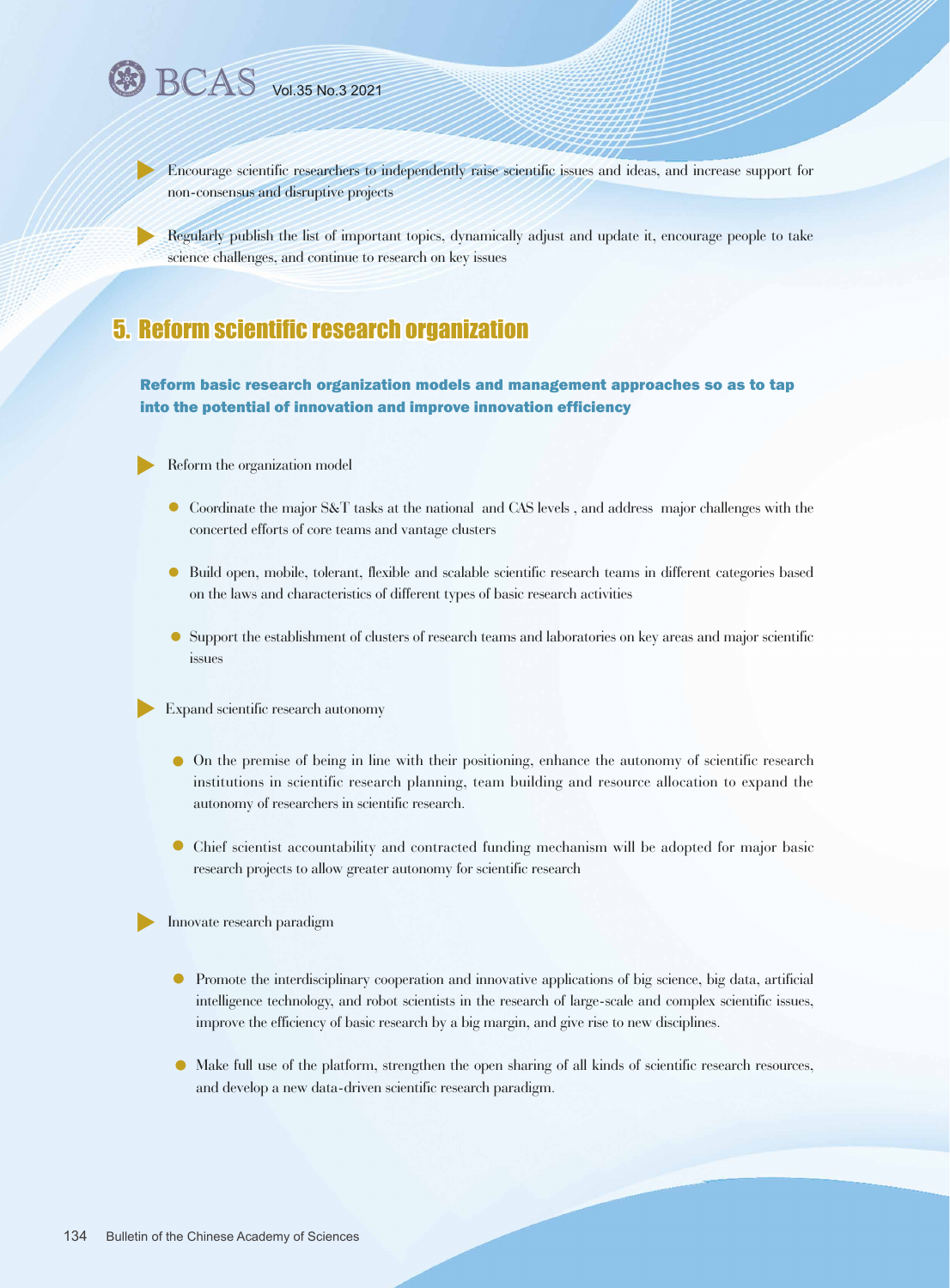### 6. Play the role of major infrastructure

Carry out institutionalized basic research based on major scientific and technological infrastructure

- Build a number of basic research bases supported by major national S&T infrastructure, carry out research on major frontier scientific issues and key technologies  $\blacktriangleright$
- Support the building of a group of targeted and institutionalized scientific research platforms based on major S&T infrastructures, and render continued support to basic research on important fields and major scientific issues  $\blacktriangleright$
- Propose scientific goals and needs with forward-looking vision, carry out preliminary research, principle verification and technical preparation, and cultivate a number of pioneering and leading S&T infrastructures  $\blacktriangleright$

## 7. Strengthen the building of talents team

#### Speed up the cultivation of a team of high-level basic research talents toward 2030, with young scientists as the backbone.

 $\blacktriangleright$ Implement a special research post system for basic research

- Support and cultivate a team of core and backbone talents l
- Cultivate strategic scientists in high-level scientific research practices l

 $\blacktriangleright$ Implement a team-building plan for juniors in the field of basic research

- Combination of cherry-pick topic selection and talents recruitment  $\bullet$
- Establish a stable support mechanism for long-term basic research and provide a more tolerant environment for scientific research  $\bullet$

 $\blacktriangleright$ Strengthen the team building of young talents

Military

- Eliminate seniority rankings and support outstanding young talents with scientific ideas and innovative l potential to take the lead
- **Increase the proportion of young talents under the age of 45 among persons in charge of talent** programss and scientific research projects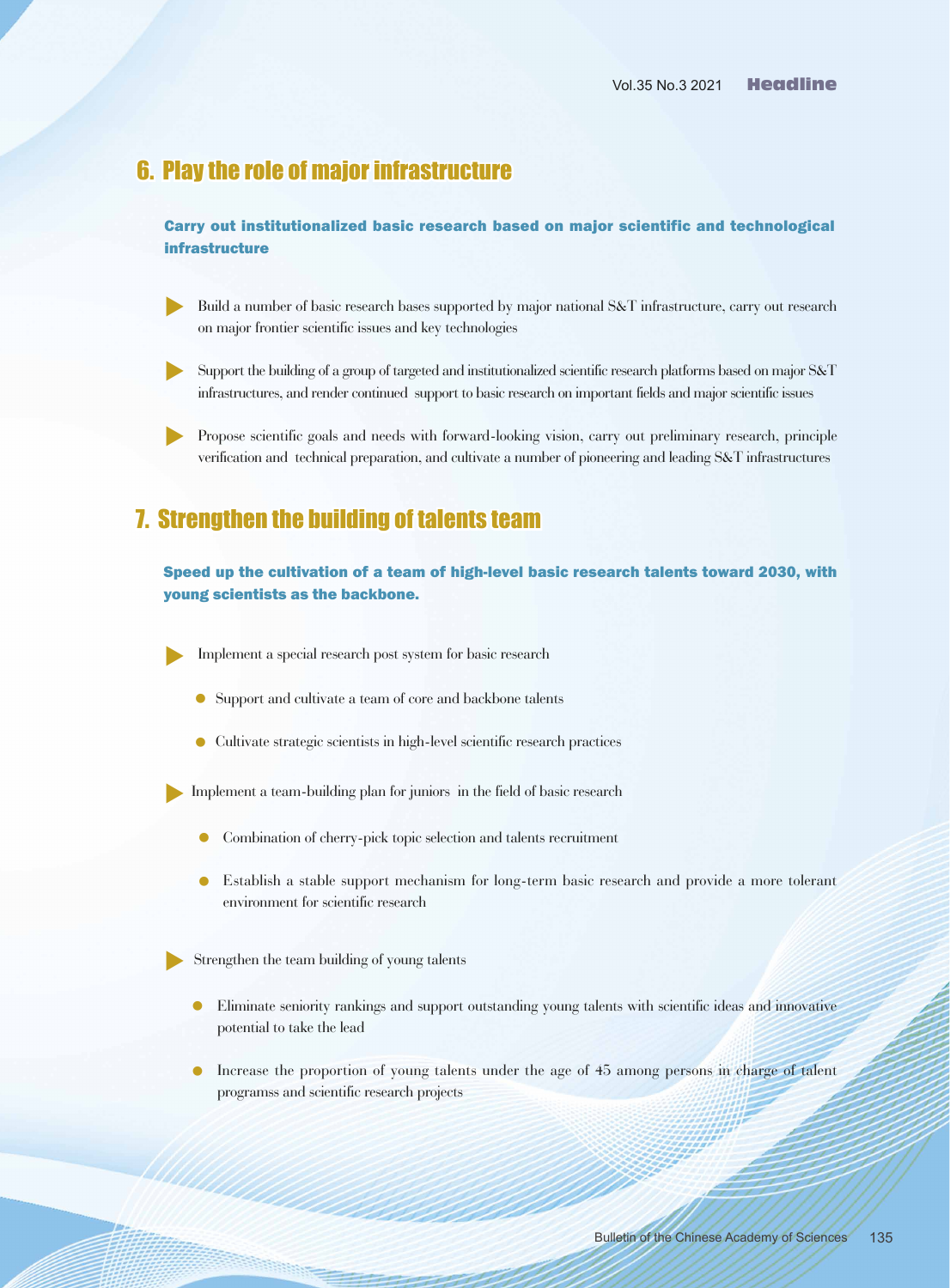$\bullet$ 

Advance the establishment of a special research assistant team with post-doctorate scholars as the main players  $\bullet$ 

Take advantage of the integration of science and education to cultivate high-level reserve talents for basic research

# 8. Reform the S&T evaluation system

#### Formulate an evaluation system that conforms to the regular patterns of basic research and meets the requirements of institutionalized scientific research

Reform basic research evaluation mechanism  $\blacktriangleright$ 

- Establish a quality-, performance- and ability-oriented basic research evaluation mechanism without only focusing on papers, professional titles, academic qualifications, and awards  $\bullet$
- Encourage scientific researchers to accommodate the strategic needs of the nation, concentrate on basic research, and focus on key scientific challenges  $\bullet$

Optimize basic research evaluation criteria  $\blacktriangleright$ 

- Evaluation of results: oriented towards scientific significance and application value, highlight innovative, pioneering and breakthrough contributions  $\bullet$
- Evaluation of talents: highlight actual academic contribution and innovation potential  $\bullet$
- Evaluation of institutions: focus on scientific research planning, team building, academic environment, ability to undertake major scientific research tasks and key achievements, etc.

Carry out categorized evaluation of basic research

- $\bullet$ **Basic research facing the frontiers of world science:** with peer review as the main approach, implement long-term evaluation, implement an evaluation mechanism based on representative works, encourage originality, and tolerate failure
- $\bullet$ **Basic research oriented to national strategic needs:** adopt a combination of peer review and demand-side evaluation with a key focus on the role or potential application value of tackling important scientific challenges and supporting core technologies